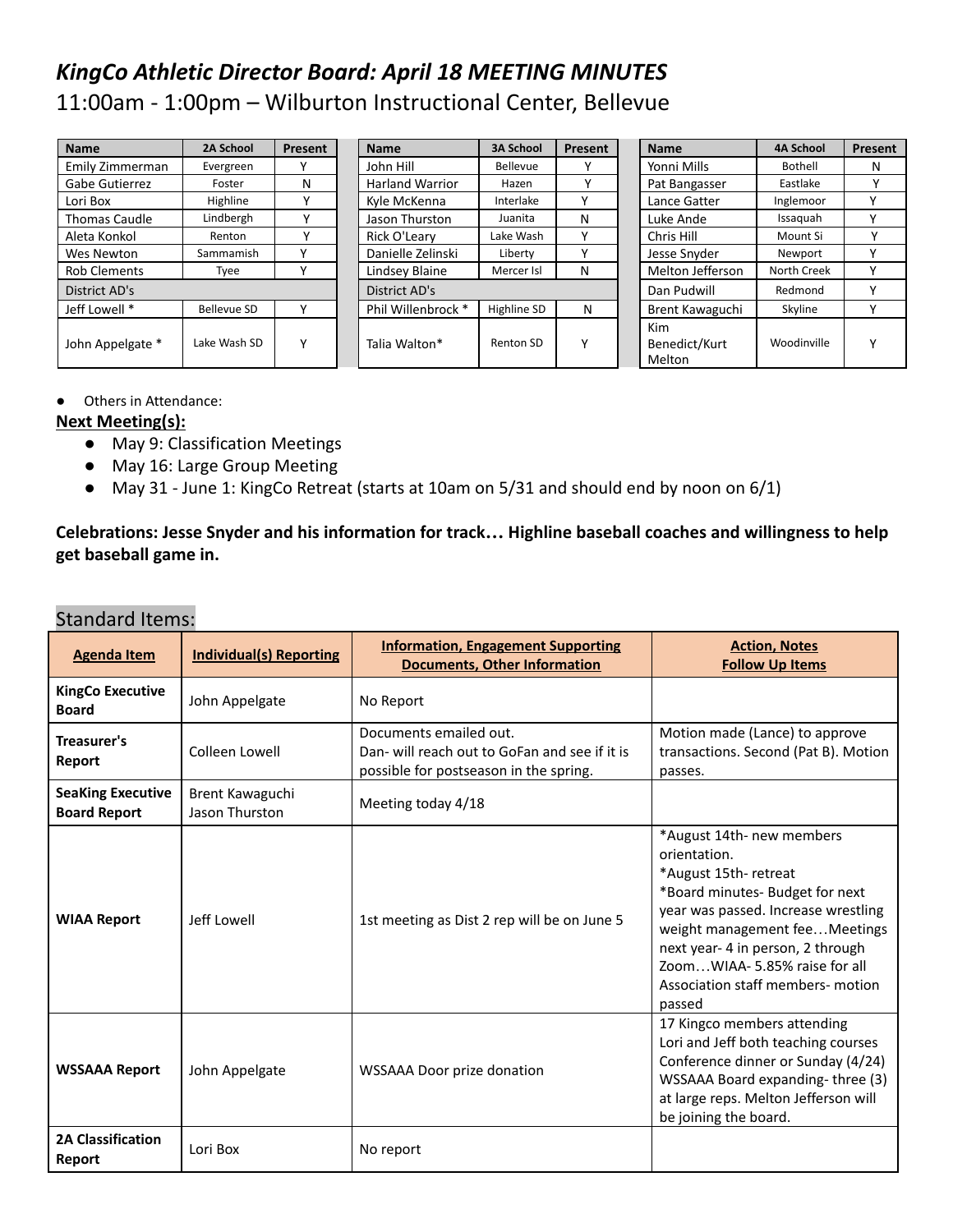| <b>3A Classification</b><br>Report | Jason Thurston                                    | No Report                                                                                                                                                                    |  |
|------------------------------------|---------------------------------------------------|------------------------------------------------------------------------------------------------------------------------------------------------------------------------------|--|
| <b>4A Classification</b><br>Report | Dan Pudwill                                       | No Report                                                                                                                                                                    |  |
| <b>Ejections</b>                   | Wes Newton, Jason<br>Thurston, Brent<br>Kawaguchi | Evergreen-BSoccer<br>Bellevue-Baseball<br>Hazen-Baseball<br>Interlake-BSoccer<br>Eastlake-BSoccer-2 separate<br>Inglemoor-BSoccer<br>Issaquah-BSoccer<br>Woodinville-BSoccer |  |
| <b>Violations</b>                  | Jesse Snyder                                      | Highline-BSoccer<br>North Creek- Badminton<br>Mount Si-Softball<br>Woodinville-Track & Field                                                                                 |  |

## Special Items:

| <b>Agenda Item</b>             | <b>Individual(s) Reporting</b>                                                                                                                                                                                                                                                                                                                                                                                                     | <b>Action, Notes</b><br><b>Follow Up Items</b>                                                                                                                                               |                                                                                                                                                                    |
|--------------------------------|------------------------------------------------------------------------------------------------------------------------------------------------------------------------------------------------------------------------------------------------------------------------------------------------------------------------------------------------------------------------------------------------------------------------------------|----------------------------------------------------------------------------------------------------------------------------------------------------------------------------------------------|--------------------------------------------------------------------------------------------------------------------------------------------------------------------|
| Retreat                        | Lori Box                                                                                                                                                                                                                                                                                                                                                                                                                           | Enzian INN-10am, May 31st, we begin.<br>Day 2 will start at 9am and end at noon.                                                                                                             |                                                                                                                                                                    |
| Commissioners<br>for 2022-2023 | Lori Box                                                                                                                                                                                                                                                                                                                                                                                                                           | Lori will send out a Google Form about<br>commissioner ships. Please take time to fill<br>that out.                                                                                          |                                                                                                                                                                    |
| Scheduling<br>Committee        | Lori Box                                                                                                                                                                                                                                                                                                                                                                                                                           | Lori would like to put together a scheduling<br>committee. Also look at the potential of Tier<br>schedules Lori, Wes, Rick, Lance, Kyle,<br>Phil, Jason and Yonni.                           |                                                                                                                                                                    |
| Election of new<br>positions   | President-elect:<br>Officers must represent at least two<br>different classifications<br>Officers must represent at least two<br>different school districts<br>One school equals one vote<br>$\bullet$<br>Lori Box<br>Voting conducted by secret ballot<br>٠<br>Election by simple majority.<br>Also need to elect a Sea-King rep to<br>replace Brent K.<br>Taking nominations until May 6. Will<br>vote at the meeting on May 16. |                                                                                                                                                                                              | Send Dan your nominations for<br>President Elect and Sea King Rep (1<br>year) prior to our May 6th meeting.<br>SeaKing nominee- 2A or 4A<br>President Elect- 3A??? |
| <b>WIAA</b><br>Amendments      | Emily Zimmerman<br>Pat Bangasser                                                                                                                                                                                                                                                                                                                                                                                                   | Amendment 1- Supported<br>Amendment 2- Supported<br>Amendment 3- Withdrawn on March 21st<br>Amendment 4- Supported<br>Amendment 5- Supported<br>Amendment 6- Opposed<br>Amendment 7- Opposed |                                                                                                                                                                    |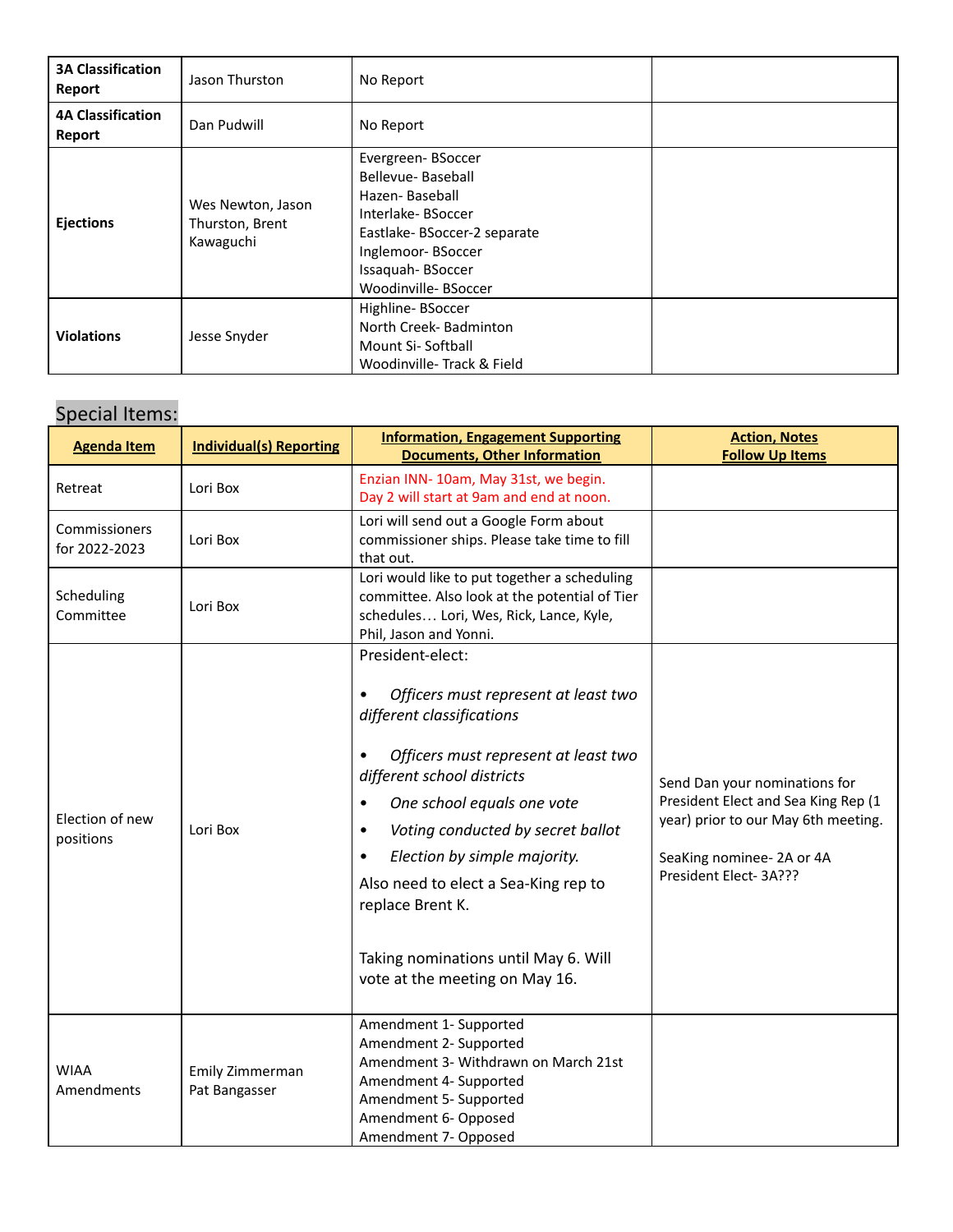| 4A Fastpitch<br><b>Tournament Dates</b> | Pat Bangasser | Requesting to possibly move the Softball<br>tournament dates. 4A will continue to<br>discuss. |                                                                                                                         |
|-----------------------------------------|---------------|-----------------------------------------------------------------------------------------------|-------------------------------------------------------------------------------------------------------------------------|
| Game<br>cancellations                   | Dan Pudwill   | Pre-emptive cancellations due to weather<br>forecasts                                         | Coaches rescheduled an event<br>without checking in with ADs. This<br>has become an issue with other<br>sports as well. |

## Committee Reports:

| <b>Agenda Item</b>      | <b>Individual(s) Reporting</b>                      | <b>Information, Engagement Supporting</b><br><b>Documents, Other Information</b> | <b>Action, Notes</b><br><b>Follow Up Items</b> |
|-------------------------|-----------------------------------------------------|----------------------------------------------------------------------------------|------------------------------------------------|
| Sportsmanship           | Rick O'Leary<br>Melton Jefferson                    |                                                                                  |                                                |
| <b>Handbook</b>         | Lance Gatter                                        | Gave info to group to look over                                                  |                                                |
| <b>Scheduling (New)</b> | Lori, Wes, Kyle, Jason,<br>Yonni, Lance, Rick, Phil | Lori will send something out                                                     |                                                |

## Individual Sport Reports:

| <b>Agenda Item</b>                  | Individual(s)<br><b>Reporting</b>                       | <b>Information, Engagement Supporting</b><br><b>Documents, Other Information</b>                                                                                                                                          | <b>Action, Notes</b><br><b>Follow Up Items</b> |
|-------------------------------------|---------------------------------------------------------|---------------------------------------------------------------------------------------------------------------------------------------------------------------------------------------------------------------------------|------------------------------------------------|
| <b>Cross Country</b><br>(B/G)       | <b>Rob Clements</b><br>John Hill<br>Kim Benedict        | Working on getting LW state park and their<br>remodel. Has found property on BSD if needed to<br>host a meet.                                                                                                             |                                                |
| Golf (B)                            | Pat Bangasser<br>Melton Jefferson<br><b>Wes Newton</b>  | No Report                                                                                                                                                                                                                 |                                                |
| Football                            | <b>Phil Willenbrock</b><br>Kyle McKenna<br>Jesse Snyder | 2A Non Leagues have been filled for the most<br>part. Pre-Season Meeting will be at Central Office<br>Highline SD once the date is determined.<br>4A North Creek looking for a week-5 opponent.<br>3A Football- No Report |                                                |
| <b>Softball (Slow</b><br>Pitch) (G) | Dan Pudwill                                             | No Report                                                                                                                                                                                                                 |                                                |
| Soccer (G)                          | Talia Walton<br>Danielle Zelinski<br>Brent Kawaguchi    | No Report                                                                                                                                                                                                                 |                                                |
| <b>Swim and Dive</b><br>(G)         | Emily Zimmerman<br><b>Harland Warrior</b>               | No Report                                                                                                                                                                                                                 |                                                |
| Tennis (B)                          | Lori Box<br>Lindsey Blaine<br>Chris Hill                | 2A No report<br>3A- Schedule will be out soon<br>4A-No report                                                                                                                                                             |                                                |
| <b>Volleyball</b>                   | Rick O'Leary<br>Yonni Mills<br><b>Gabe Gutierrez</b>    | A reminder to all to enter home matches ASAP.<br>You should enter your JV and C team schedules as<br>well, since they are identical to the varsity<br>schedule.                                                           |                                                |
| <b>Agenda Item</b>                  | Individual(s)<br><b>Reporting</b>                       | <b>Information, Engagement Supporting</b><br><b>Documents, Other Information</b>                                                                                                                                          | <b>Action, Notes</b><br><b>Follow Up Items</b> |
| <b>Basketball (B/G)</b>             | <b>Wes Newton</b><br>Luke Ande                          | 2A, 3A, 4A- Luke and I are working with officials to<br>see which blocks we will need to move off of,<br>similar to last year. Dates have not been<br>determined yet.                                                     |                                                |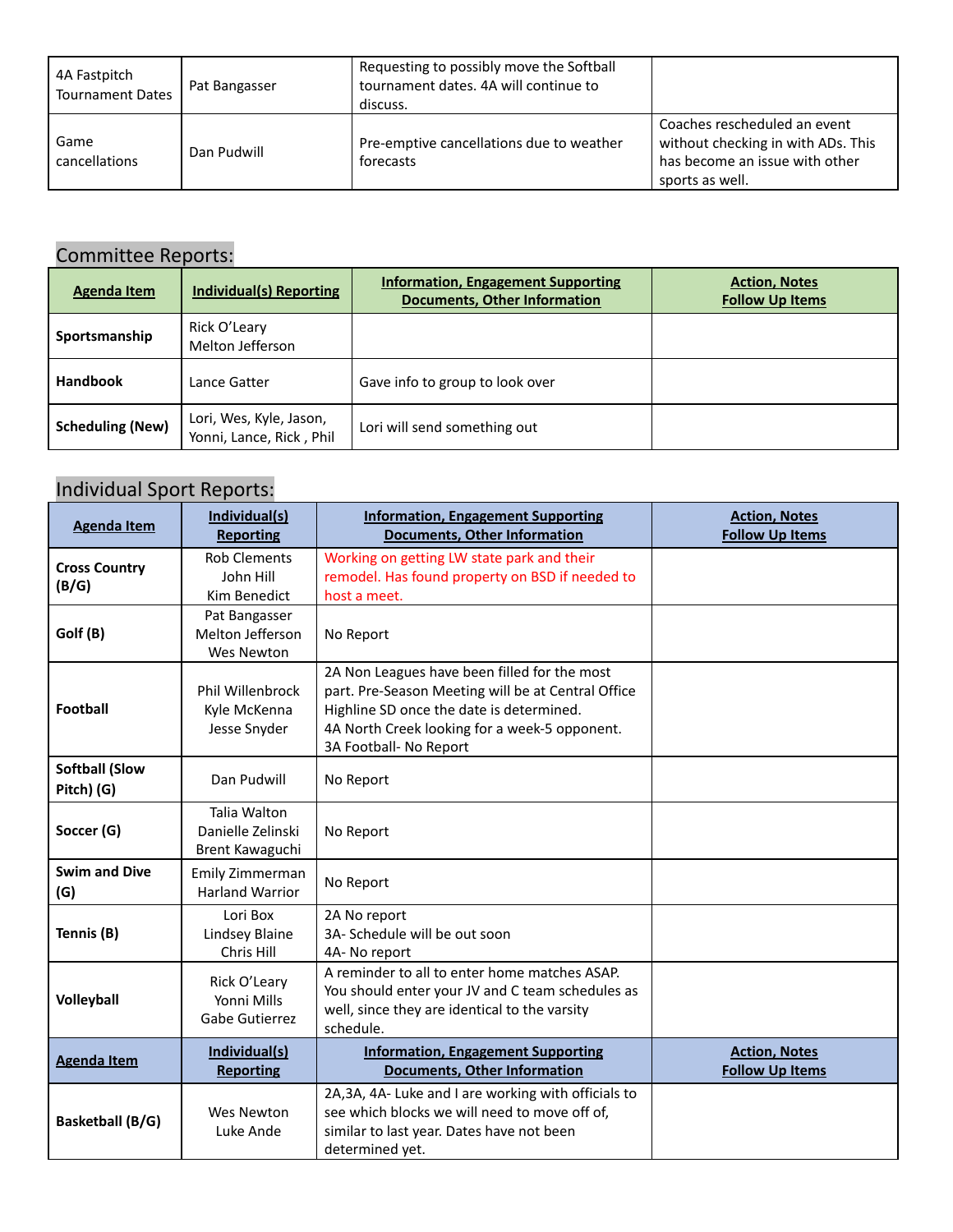| <b>Gymnastics</b>                 | Yonni Mills<br>Jesse Snyder                                 | No Report                                                                                                                                                                                                                                                                                                                                                                                                                                                                                                                                                                                                                                                                                             |                                                |
|-----------------------------------|-------------------------------------------------------------|-------------------------------------------------------------------------------------------------------------------------------------------------------------------------------------------------------------------------------------------------------------------------------------------------------------------------------------------------------------------------------------------------------------------------------------------------------------------------------------------------------------------------------------------------------------------------------------------------------------------------------------------------------------------------------------------------------|------------------------------------------------|
| <b>Swim and Dive</b><br>(B)       | Emily Zimmerman<br><b>Harland Warrior</b>                   | No Report                                                                                                                                                                                                                                                                                                                                                                                                                                                                                                                                                                                                                                                                                             |                                                |
| <b>Wrestling</b>                  | Jason Thurston<br>Lance Gatter<br>Brent Kawaguchi           | 3A No report                                                                                                                                                                                                                                                                                                                                                                                                                                                                                                                                                                                                                                                                                          |                                                |
| <b>Agenda Item</b>                | Individual(s)<br><b>Reporting</b>                           | <b>Information, Engagement Supporting</b><br><b>Documents, Other Information</b>                                                                                                                                                                                                                                                                                                                                                                                                                                                                                                                                                                                                                      | <b>Action, Notes</b><br><b>Follow Up Items</b> |
| <b>Badminton (G)</b>              | <b>Wes Newton</b>                                           | Kingco Championship- April 27th at Sammamish.<br>Each team will send two singles players and two<br>doubles teams. Each team will also need to bring<br>two sleeves of birdies Coaches meeting will be<br>April 25th at Sammamish High School in the<br>Library.                                                                                                                                                                                                                                                                                                                                                                                                                                      |                                                |
| <b>Baseball</b>                   | <b>Rob Clements</b><br>Kyle McKenna<br>Dan Pudwill          | 2A No Report<br>3A No report<br>4A No report                                                                                                                                                                                                                                                                                                                                                                                                                                                                                                                                                                                                                                                          |                                                |
| Golf (G)                          | Rick O'Leary<br>Pat Bangasser<br>Aleta Konkol               | 2A Our Girls Golf Tournament has been set up for<br>May 10th. Reservations are booked under Renton<br>High School for 24 total golfers. The tee times are<br>as follows: 8:33am, 8:42am, 8:51am, 9:00am,<br>9:09am, and 9:18am.<br>Fees for Junior golfers at this time are \$20 for 18<br>holes.                                                                                                                                                                                                                                                                                                                                                                                                     |                                                |
| Soccer (B)                        | Talia Walton<br>Danielle Zelinski<br>Brent Kawaguchi        | 2A B. Soccer KingCo championship date set for<br>5/5/22 7p at #1 seed home site. 1v2 for title<br>3A/4A- No report                                                                                                                                                                                                                                                                                                                                                                                                                                                                                                                                                                                    |                                                |
| Softball (G)                      | <b>Thomas Caudle</b><br>Jason Thurston<br>Melton Jefferson  | 2A-Dates for Kingco tourney<br>3A KingCo is at JHS with the top 6 teams making<br>the tourney. 1st round games are loser-out and all<br>teams in the semis are moving on to SeaKing (top<br>4). SeaKing dates are up in the air right now with<br>Metro wanting to move the tournament from 4<br>days as it has been for years to 2 days. We are<br>pushing back on this hard move to 3 days. I will<br>report directly to coaches soon on this. Metro<br>gets 8 teams and we get 4                                                                                                                                                                                                                   |                                                |
| Tennis (G)                        | Lori Box<br>Lindsey Blaine<br>Chris Hill                    | 2A Reminder of Coaches Meeting on 5/9 at<br>Highline at 6:30pm.<br>3A-NO Report<br>4A- Items sent out to coaches                                                                                                                                                                                                                                                                                                                                                                                                                                                                                                                                                                                      |                                                |
| <b>Track &amp; Field</b><br>(B/G) | Gabe Gutierrez<br>John Hill<br>Jesse Snyder<br>Kim Benedict | A meet schedule for Kingco championships has<br>been voted on by all schools and distributed to<br>coaches.<br>Facing enormous staffing challenges for the<br>Kingco championship meet, especially for field<br>judges. Many officials that worked the meet prior<br>to covid are no longer available. All contacts that<br>you have of people that work your home events.<br>It may be necessary for coaches to officiate events<br>outside of their classification 4A coach officiates<br>2A event), ADS will need to support this<br>expectation and make it clear to coaches that this<br>is what has to happen for us to pull off a meet of<br>this size. If enough are available to do this, we |                                                |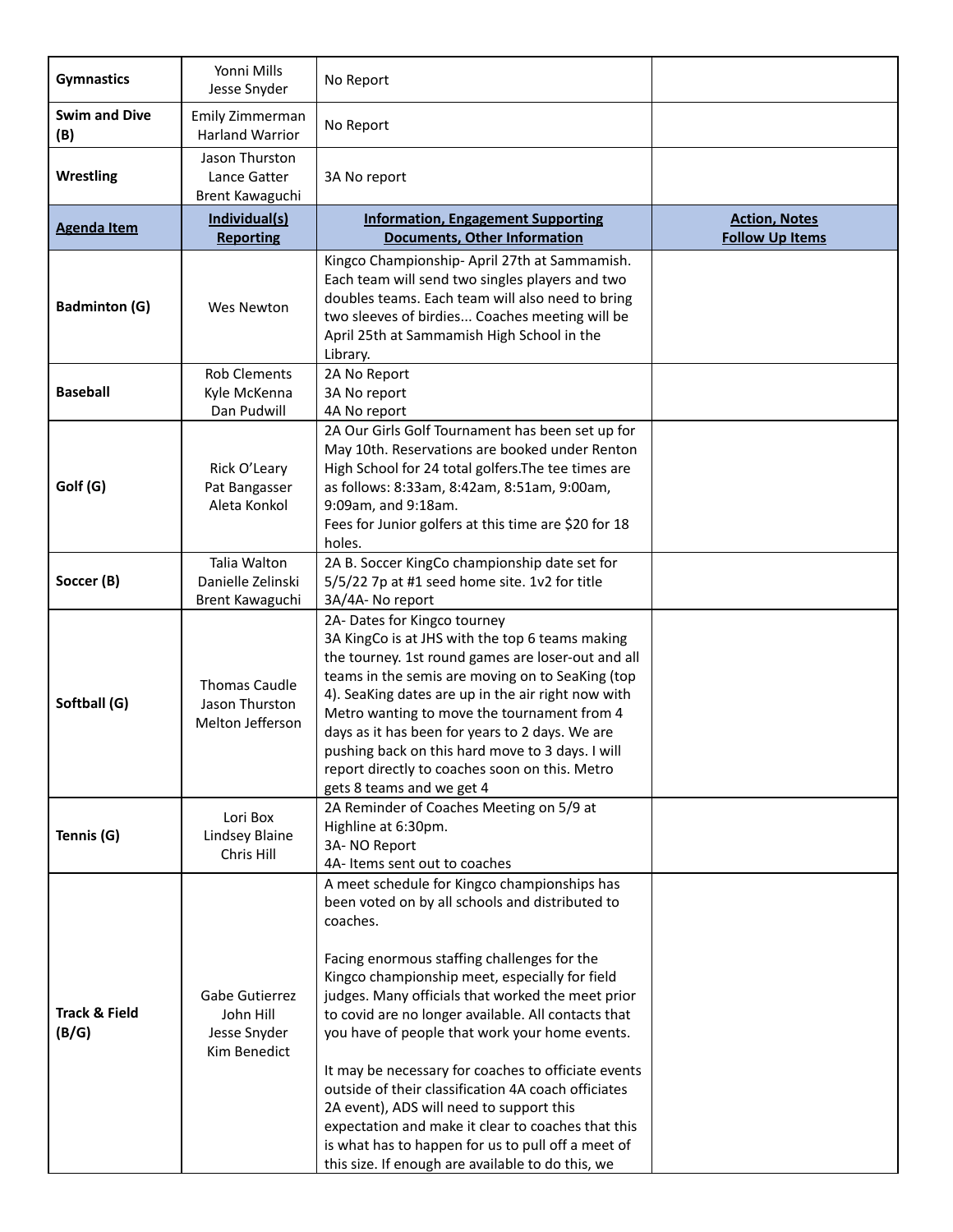|                          |                                   | should be able to make sure that no coaches are<br>being asked to officiate when their athletes are<br>competing, but if coaches are only available when<br>their athletes are competing we could be in<br>trouble.                                                                                                                    |                                                |
|--------------------------|-----------------------------------|----------------------------------------------------------------------------------------------------------------------------------------------------------------------------------------------------------------------------------------------------------------------------------------------------------------------------------------|------------------------------------------------|
|                          |                                   | Debate on how to run timed finals at district<br>meets whether the slow heat or the fast heat<br>should race first, traditionally the fast heat runs<br>first but there is no rule that governs this. The<br>argument is that there is an advantage to running<br>in the second heat that is earned by qualifying at a<br>better time. |                                                |
| <b>Agenda Item</b>       | Individual(s)<br><b>Reporting</b> | <b>Information, Engagement Supporting</b><br><b>Documents, Other Information</b>                                                                                                                                                                                                                                                       | <b>Action, Notes</b><br><b>Follow Up Items</b> |
| <b>Cheer</b>             | Emily Zimmerman                   | No Report                                                                                                                                                                                                                                                                                                                              |                                                |
| Dance/Drill              | Emily Zimmerman                   | No Report                                                                                                                                                                                                                                                                                                                              |                                                |
| <b>Athletic Trainers</b> | Lance Gatter                      | No Report                                                                                                                                                                                                                                                                                                                              |                                                |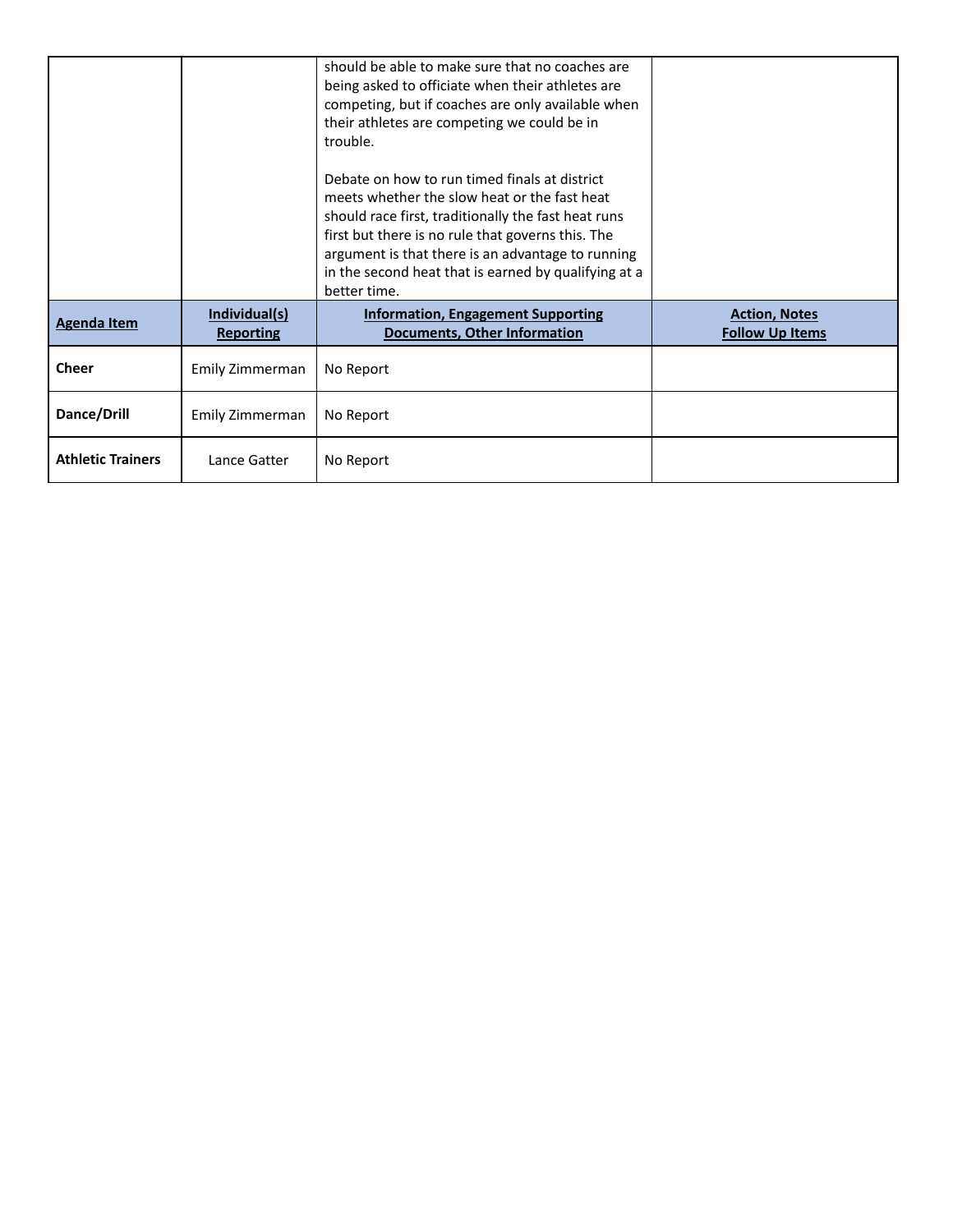# *KingCo Athletic Director Board: TEMPLATE*

# 11:00am - 1:00pm – Wilburton Instructional Center, Bellevue

| <b>Name</b>          | 2A School          | Present | <b>Name</b>            | <b>3A School</b> | Present | <b>Name</b>                           | <b>4A School</b> | Present |
|----------------------|--------------------|---------|------------------------|------------------|---------|---------------------------------------|------------------|---------|
| Emily Zimmerman      | Evergreen          |         | John Hill              | <b>Bellevue</b>  |         | Yonni Mills                           | Bothell          |         |
| Gabe Gutierrez       | Foster             |         | <b>Harland Warrior</b> | Hazen            |         | Pat Bangasser                         | Eastlake         |         |
| Lori Box             | Highline           |         | Kyle McKenna           | Interlake        |         | Lance Gatter                          | Inglemoor        |         |
| <b>Thomas Caudle</b> | Lindbergh          |         | Jason Thurston         | Juanita          |         | Luke Ande                             | Issaguah         |         |
| Aleta Konkol         | Renton             |         | Rick O'Learv           | Lake Wash        |         | Chris Hill                            | Mount Si         |         |
| Wes Newton           | Sammamish          |         | Danielle Zelinski      | Liberty          |         | Jesse Snyder                          | Newport          |         |
| <b>Rob Clements</b>  | Tyee               |         | Lindsey Blaine         | Mercer Isl       |         | Melton Jefferson                      | North Creek      |         |
| District AD's        |                    |         | District AD's          |                  |         | Dan Pudwill                           | Redmond          |         |
| Jeff Lowell *        | <b>Bellevue SD</b> |         | Phil Willenbrock *     | Highline SD      |         | Brent Kawaguchi                       | Skyline          |         |
| John Appelgate *     | Lake Wash SD       |         | Talia Walton*          | Renton SD        |         | <b>Kim</b><br>Benedict/Kurt<br>Melton | Woodinville      |         |

Others in Attendance:

#### **Next Meeting(s):**

#### **Celebrations:**

### Standard Items:

| <b>Agenda Item</b>                              | <b>Individual(s) Reporting</b>                    | <b>Information, Engagement Supporting</b><br><b>Documents, Other Information</b> | <b>Action, Notes</b><br><b>Follow Up Items</b> |
|-------------------------------------------------|---------------------------------------------------|----------------------------------------------------------------------------------|------------------------------------------------|
| <b>KingCo Executive</b><br><b>Board</b>         | John Appelgate                                    |                                                                                  |                                                |
| <b>Treasurer's</b><br>Report                    | Colleen Lowell                                    |                                                                                  |                                                |
| <b>SeaKing Executive</b><br><b>Board Report</b> | Brent Kawaguchi<br>Jason Thurston                 |                                                                                  |                                                |
| <b>WIAA Report</b>                              | Jeff Lowell                                       |                                                                                  |                                                |
| <b>WSSAAA Report</b>                            | John Appelgate                                    |                                                                                  |                                                |
| <b>2A Classification</b><br>Report              | Lori Box                                          |                                                                                  |                                                |
| <b>3A Classification</b><br>Report              | Jason Thurston                                    |                                                                                  |                                                |
| <b>4A Classification</b><br>Report              | Dan Pudwill                                       |                                                                                  |                                                |
| <b>Ejections</b>                                | Wes Newton, Jason<br>Thurston, Brent<br>Kawaguchi |                                                                                  |                                                |
| <b>Violations</b>                               | Jesse Snyder                                      |                                                                                  |                                                |

### Special Items:

| Agenda Item | Individual(s) Reporting | <b>Information, Engagement Supporting</b> | <b>Action. Notes</b>   |  |
|-------------|-------------------------|-------------------------------------------|------------------------|--|
|             |                         | Documents. Other Information              | <b>Follow Up Items</b> |  |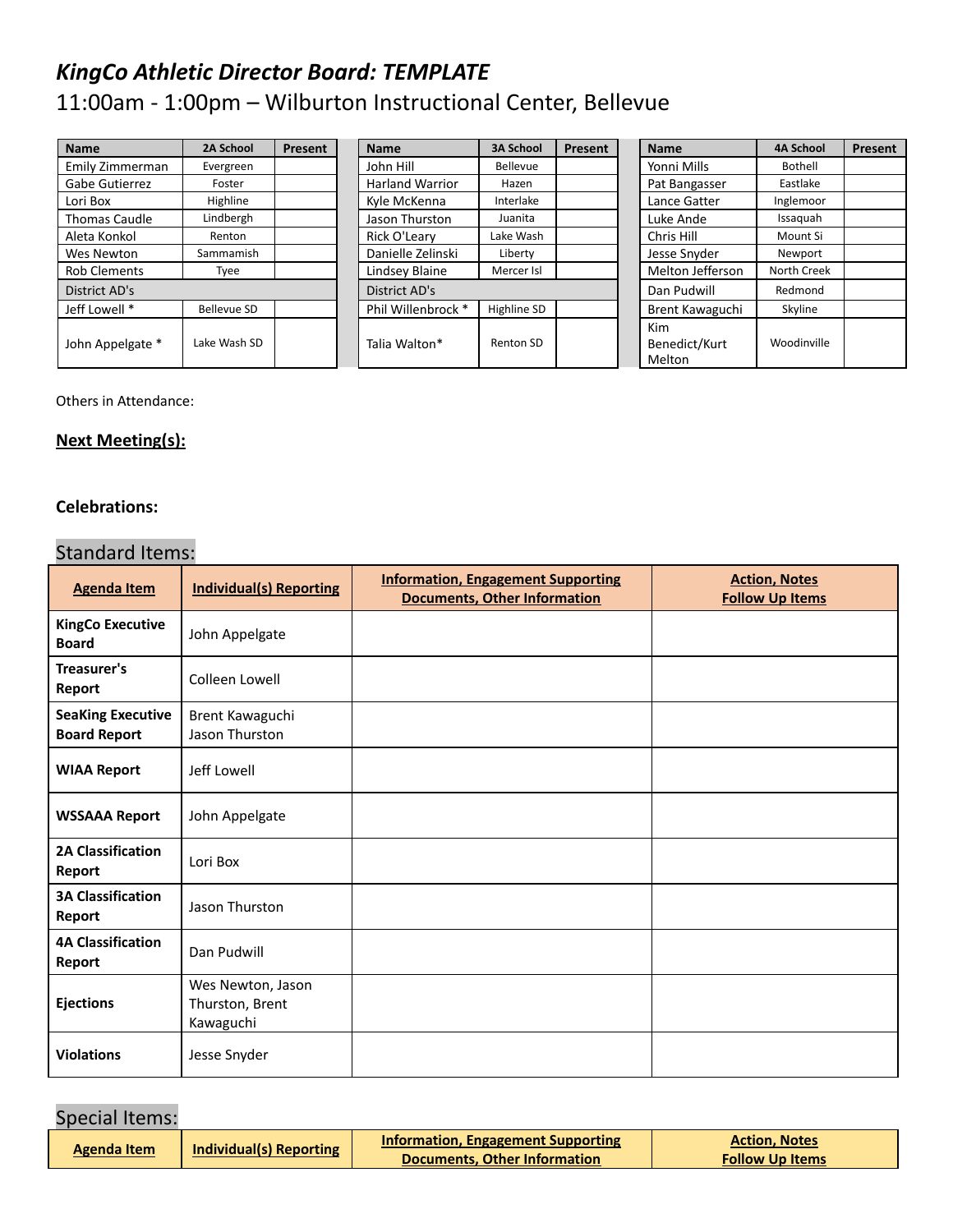### Committee Reports:

| <b>Agenda Item</b>      | <b>Individual(s) Reporting</b>                      | <b>Information, Engagement Supporting</b><br><b>Documents, Other Information</b> | <b>Action, Notes</b><br><b>Follow Up Items</b> |
|-------------------------|-----------------------------------------------------|----------------------------------------------------------------------------------|------------------------------------------------|
| Sportsmanship           | Rick O'Leary<br>Melton Jefferson                    |                                                                                  |                                                |
| <b>Handbook</b>         | Lance Gatter                                        |                                                                                  |                                                |
| <b>Scheduling (New)</b> | Lori, Wes, Kyle, Jason,<br>Yonni, Lance, Rick, Phil |                                                                                  |                                                |

## Individual Sport Reports:

| <b>Agenda Item</b>                  | Individual(s)<br><b>Reporting</b>                       | <b>Information, Engagement Supporting</b><br><b>Documents, Other Information</b> | <b>Action, Notes</b><br><b>Follow Up Items</b> |
|-------------------------------------|---------------------------------------------------------|----------------------------------------------------------------------------------|------------------------------------------------|
| <b>Cross Country</b><br>(B/G)       | <b>Rob Clements</b><br>John Hill<br>Kim Benedict        |                                                                                  |                                                |
| Golf (B)                            | Pat Bangasser<br>Melton Jefferson<br>Wes Newton         |                                                                                  |                                                |
| <b>Football</b>                     | <b>Phil Willenbrock</b><br>Kyle McKenna<br>Jesse Snyder |                                                                                  |                                                |
| <b>Softball (Slow</b><br>Pitch) (G) | Dan Pudwill                                             |                                                                                  |                                                |
| Soccer (G)                          | Talia Walton<br>Danielle Zelinski<br>Brent Kawaguchi    |                                                                                  |                                                |
| <b>Swim and Dive</b><br>(G)         | Emily Zimmerman<br><b>Harland Warrior</b>               |                                                                                  |                                                |
| Tennis (B)                          | Lori Box<br>Lindsey Blaine<br>Chris Hill                |                                                                                  |                                                |